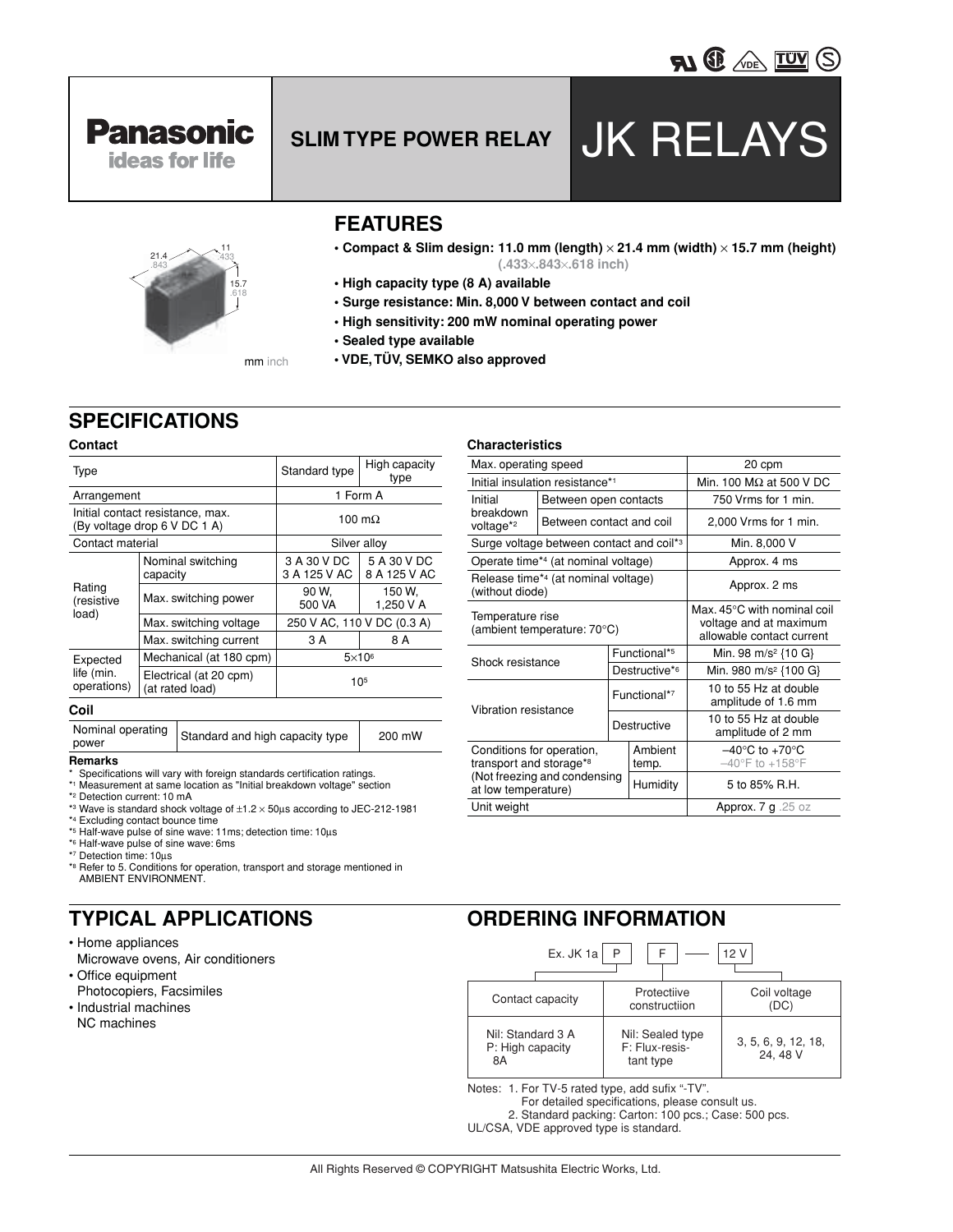| Coil voltage,     | Part No.             |                     |  |  |
|-------------------|----------------------|---------------------|--|--|
| V DC              | Sealed type          | Flux-resistant type |  |  |
| 3                 | JK1a-3V              | JK1aF-3V            |  |  |
| 5                 | JK <sub>1a-5</sub> V | JK1aF-5V            |  |  |
| 6                 | JK1a-6V              | JK1aF-6V            |  |  |
| 9                 | JK1a-9V              | JK1aF-9V            |  |  |
| $12 \overline{ }$ | <b>JK1a-12V</b>      | JK1aF-12V           |  |  |
| 18                | <b>JK1a-18V</b>      | JK1aF-18V           |  |  |
| 24                | <b>JK1a-24V</b>      | JK1aF-24V           |  |  |
| 48                | <b>JK1a-48V</b>      | JK1aF-48V           |  |  |

### **1. Standard type (3 A) 2. High capacity type (8 A)**

| Coil voltage,<br>V DC | Part No.    |                     |  |  |
|-----------------------|-------------|---------------------|--|--|
|                       | Sealed type | Flux-resistant type |  |  |
| 3                     | JK1aP-3V    | JK1aPF-3V           |  |  |
| 5                     | JK1aP-5V    | JK1aPF-5V           |  |  |
| 6                     | JK1aP-6V    | JK1aPF-6V           |  |  |
| 9                     | JK1aP-9V    | JK1aPF-9V           |  |  |
| 12                    | JK1aP-12V   | JK1aPF-12V          |  |  |
| 18                    | JK1aP-18V   | JK1aPF-18V          |  |  |
| 24                    | JK1aP-24V   | JK1aPF-24V          |  |  |
| 48                    | JK1aP-48V   | JK1aPF-48V          |  |  |
|                       |             |                     |  |  |

# **COIL DATA (at 20**°**C 68**°**F)**

| Nominal voltage,<br>V DC | Pick-up voltage<br>$V$ DC (max.) | Drop-out voltage,<br>V DC (min.) | Coil resistance<br>$\Omega$ (±10%) | Nominal operating<br>current.<br>$mA (\pm 10\%)$ | Nominal operating<br>power,<br>mW | Max. allowable<br>voltage at 70°C,<br>V DC |
|--------------------------|----------------------------------|----------------------------------|------------------------------------|--------------------------------------------------|-----------------------------------|--------------------------------------------|
| 3                        | 2.4                              | 0.15                             | 45                                 | 67                                               | 200                               | 3.9                                        |
| 5                        | 4.0                              | 0.25                             | 125                                | 40                                               | 200                               | 6.5                                        |
| 6                        | 4.8                              | 0.3                              | 180                                | 33                                               | 200                               | 7.8                                        |
| 9                        | 7.2                              | 0.45                             | 405                                | 22                                               | 200                               | 11.7                                       |
| 12                       | 9.6                              | 0.6                              | 720                                | 17                                               | 200                               | 15.6                                       |
| 18                       | 14.4                             | 0.9                              | 1.620                              | 11                                               | 200                               | 23.4                                       |
| 24                       | 19.2                             | 1.2                              | 2.880                              | 8.3                                              | 200                               | 31.2                                       |
| 48                       | 38.4                             | 2.4                              | 11,520                             | 4.2                                              | 200                               | 62.4                                       |

 $\overline{a}$  $\overline{a}$  $\overline{a}$ 

> 11 .433

.300

# **DIMENSIONS**







### PC board pattern (Bottom view)



Tolerance: ±0.1 ±.004

**Dimension:** General tolerance<br> **Max. 1mm** .039 inch<br>  $\pm 0.2 \pm .008$ Max. 1mm .039 inch 1 to 5mm .039 to .197 inch  $\pm 0.3 \pm 012$ <br>Min. 5mm .197 inch  $\pm 0.4 \pm 016$ **Min. 5mm** .197 inch

.051

# **REFERENCE DATA**

1-(1). Maximum value for switching capacity (Standard type)



1-(2). Maximum value for switching capacity (High capacity type)



2. Operate/release time



All Rights Reserved © COPYRIGHT Matsushita Electric Works, Ltd.